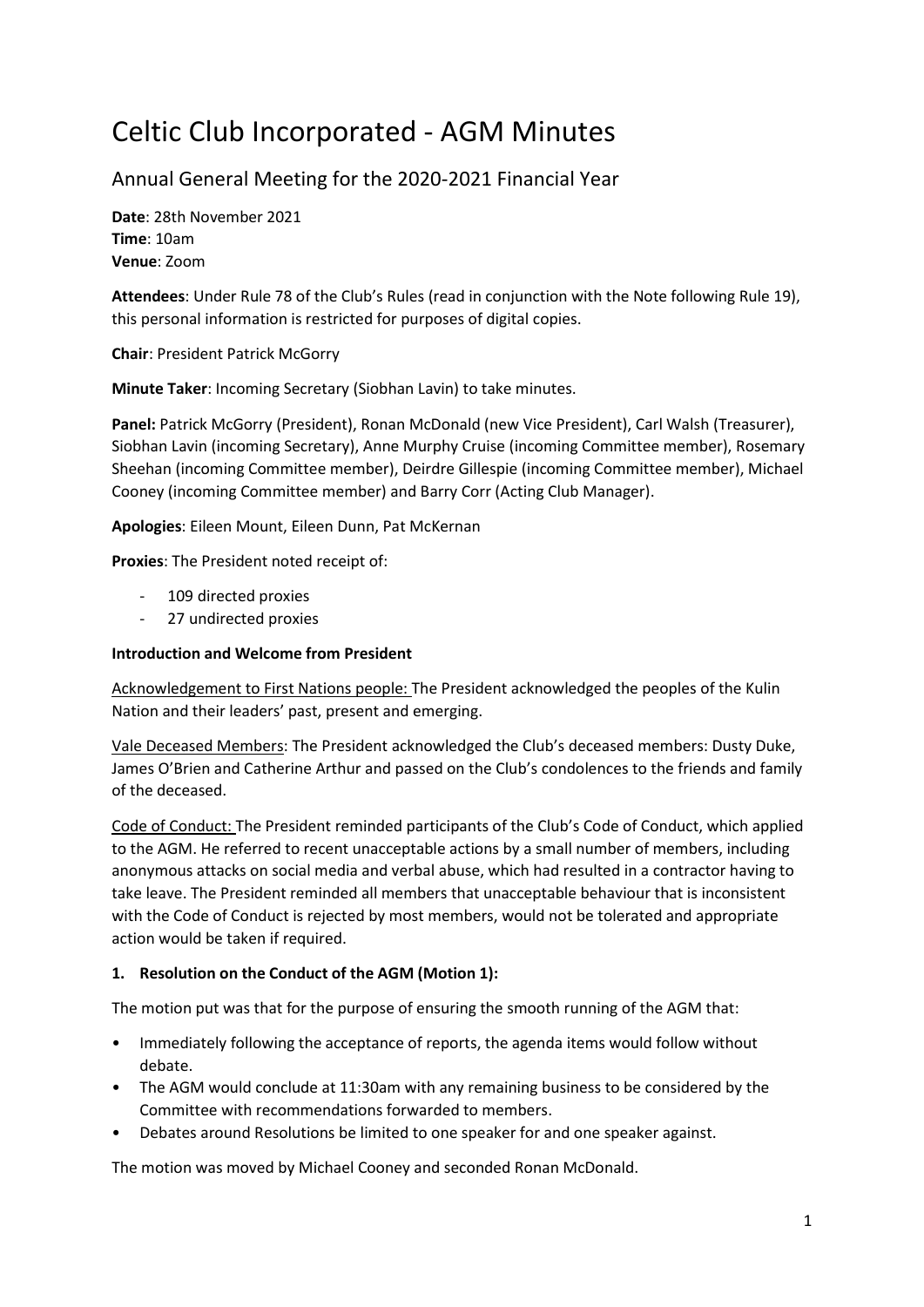No member spoke against the motion.

Result: Including proxies, the members approved the Resolution by a majority of:

For: 121 Against: 28

### 2. Resolution to accept the Minutes of the prior AGM (Motion 2):

The motion was to approve and accept the Minutes of the AGM of 28th February 2021 as presented.

The motion was moved by Carl Walsh and seconded by Michael Cooney.

No member spoke against the motion.

Result: Including proxies, the members approved the Resolution by a majority of:

For: 135 Against: 0

3. Resolution to accept and adopt the Reports on the activities of the Association during the financial year 2020-2021 (Motions 3 - 4):

The motion was to accept and adopt the reports (Annual Report, and Returning Officer Report), as presented.

The President clarified that the relevant reports were:

- 1) The Annual Report, as distributed, including the reports of the President, Secretary and Treasurer and the reports of the Sub-Committees.
- 2) The Returning Officer report, as published on the election results electing the new Committee as follows: Ronan McDonald (Vice President), Carl Walsh (Treasurer), Siobhan Lavin (Secretary), Anne Murphy Cruise (Committee member), Rosemary Sheehan (Committee member), Deirdre Gillespie (Committee member) and Michael Cooney (Committee member).

The President noted that he had received correspondence from some members about the content of the reports in the Annual Report. For the record in these minutes, the President made it clear that each officeholder was responsible for the content of his or her own report. He stressed the diverse and inclusive nature of the Club and wanted it formally recorded that no remarks in the Annual Report made by individual officeholders should be taken as the view of the Committee or the Club.

The motion was moved by Ronan McDonald and seconded by Carl Walsh.

No member spoke against the motion.

Result: Including proxies, the members approved the Resolution by a majority of:

For: 136 Against: 0

The President acknowledged the incoming Committee of management was now formally appointed and he thanked the hard work of the outgoing committee members.

#### 4. Correspondence for noting

VCGLR Communications: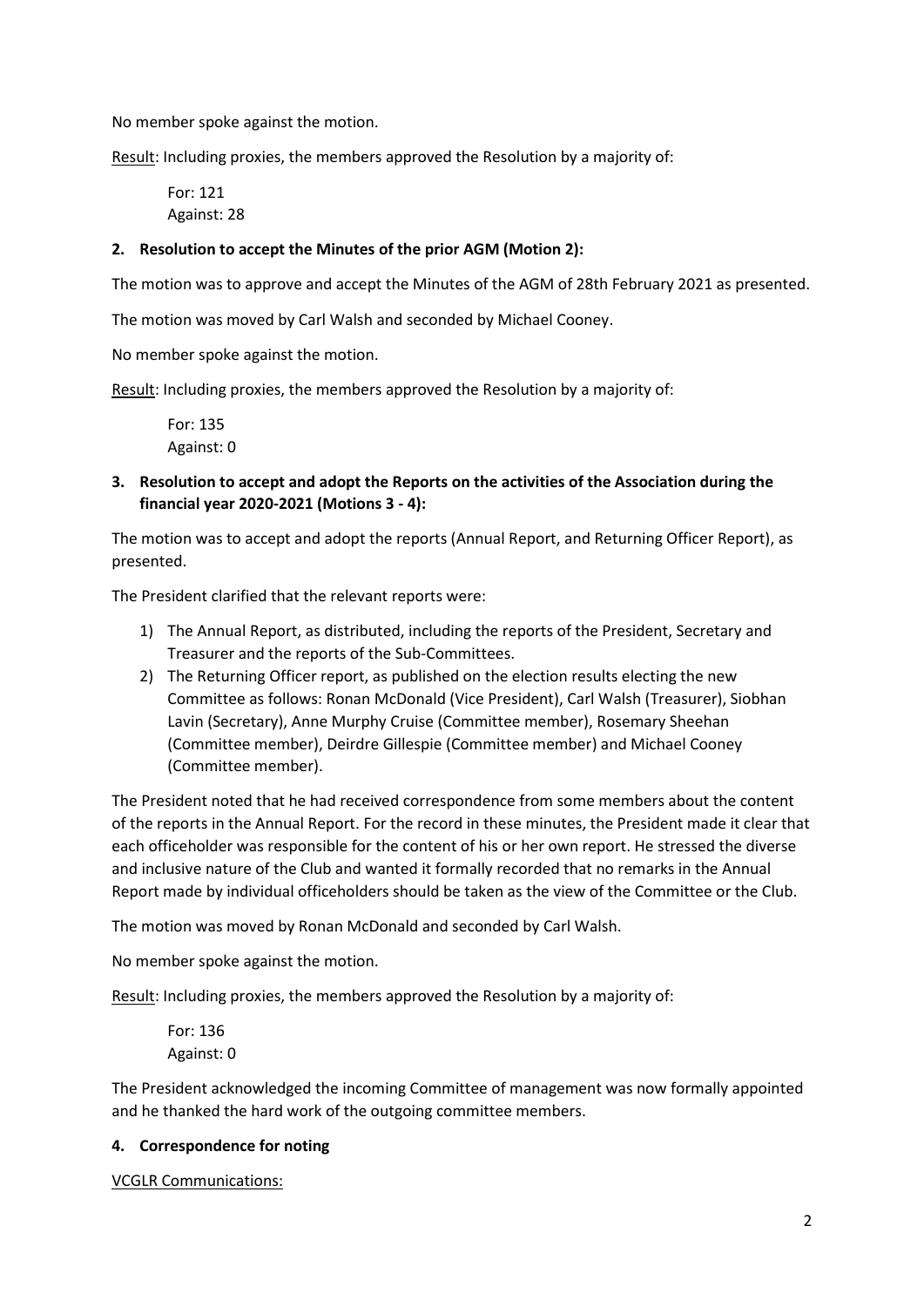The Secretary reported on correspondence provided by the outgoing Secretary to the President on the 18/11/2021 and circulated by the President to the Committee and to incoming Committee members on 20/11/2021. The correspondence is from The Victorian Commission for Gambling and Liquor Regulation, dated 18/11/2021.

The Secretary noted that the correspondence stated that grounds exist for disciplinary action be commenced against the Club under section 3.4.25 of the Gambling Regulation Act 2003 because The Celtic Club failed to provide a completed Associated Individual application form or a letter of resignation in respect of Clare Murphy, an associate of the licensee, within a 30-day period of her taking office as a member of the Committee.

The Secretary further reported correspondence from Clare Murphy dated 23/11/2021, where Clare Murphy resigned from the Committee.

The President then noted that:

- The Committee will act promptly to minimise any risk to the Club arising from this matter and will report to members on the outcome of the process at the earliest possible time.
- All incumbent Committee members are compliant with the requirement, and all newly elected Committee members will comply as soon as practicable.
- The vacancy created by Clare Murphy's resignation will be filled under the rules in due course.

The matter and correspondence were duly noted by members.

#### 5. Resolutions re Office Appointments (Motions 5 - 9):

The motion was to approve and make the following appointments, as supported by the Committee:

- That the Victorian Electoral Commission be appointed as the Returning Officer.
- That PKF be appointed as Auditor.
- That Peter Gavin be appointed the Chairperson of the Cultural and Heritage Sub-Committee.
- That Rob Clifford be appointed the Chairperson of the Finance, Audit and Risk Management Sub-Committee.
- That Michael Cooney be appointed the Chairperson of the Membership, Benefits and Privileges Sub-Committee.

The motion was moved by Carl Walsh and was seconded by Ronan McDonald.

A few members queried why the motion was to accept all appointments collectively and why each appointment was not considered separately.

Result: Including proxies, the members approved the Resolution appointing the above offices by a majority of:

For: 119 Against: 31

#### 6. Resolution re Club Fees for 2022/2023 (Motions  $10 - 11$ ):

The motions put were:

- That the membership fees for 2022/23 remain at the current level (no increase) as follows:
	- Full Members Pre November 2017 \$30; Post November 2017 \$50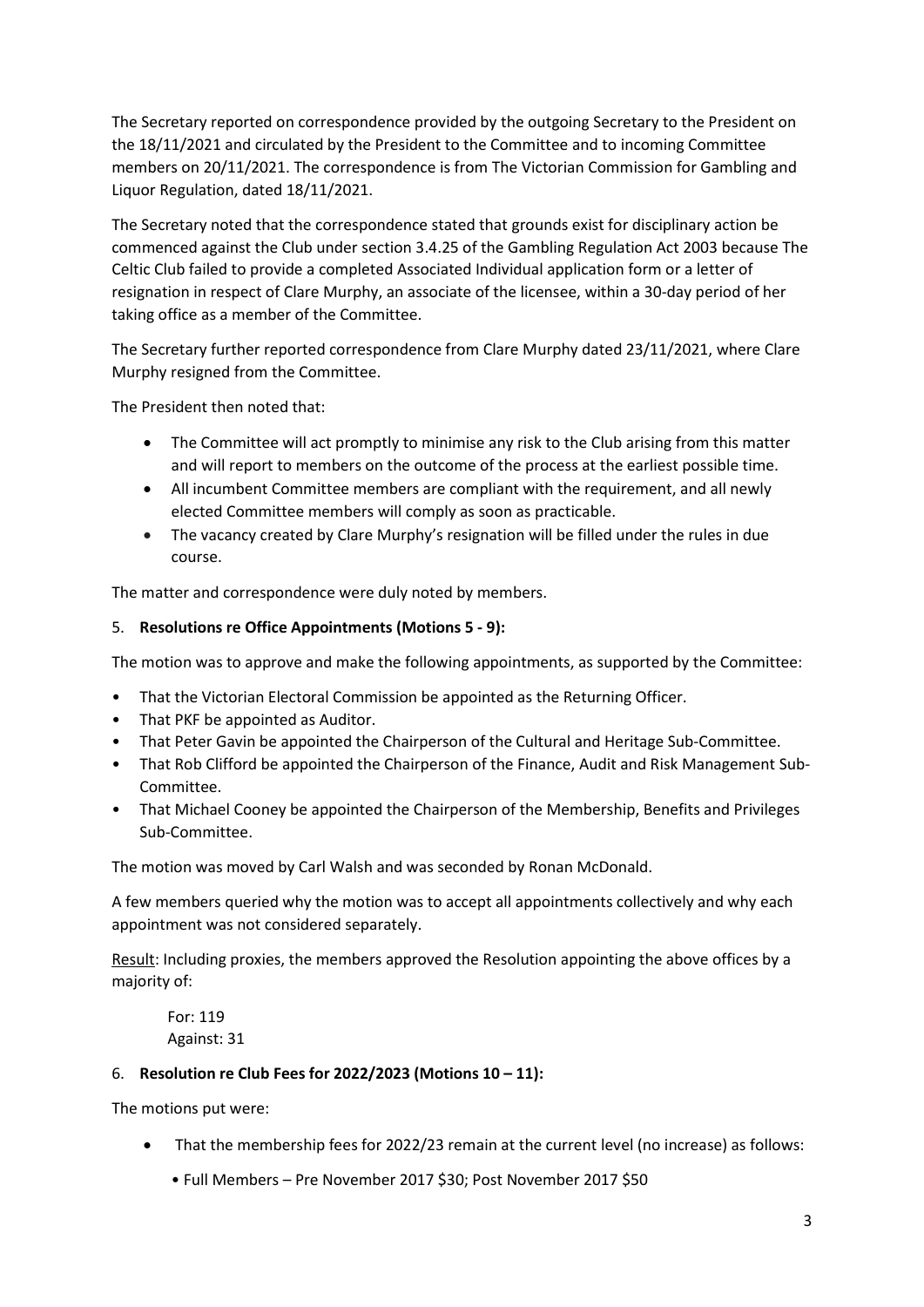- Social Members \$20
- To abolish the Club joining fee of \$75.

The motion was moved by Carl Walsh and seconded by Siobhan Lavin.

The President clarified that the effect of this motion is to vary the Club joining fee to \$0 and as such he ruled that it is not a change of the Rules of the Club.

No member spoke against the motion.

Result: Including proxies, the members approved the Resolution by a majority of:

For: 114 Against: 31

7. To consider any items of general business of which proper notice has been given under Rule 33.3

Motion 12. That in accordance with Rule 44, the Committee promptly establish: - a Membership, Benefits and Privileges Sub-Committee, - a Finance, Audit and Risk-Management Sub-Committee, - a Property and Buildings Sub-Committee, and - a Gaming Sub-Committee by advertising for volunteers from the members using a fair and transparent selection process.

The motion was moved by Alison Mulhallen and seconded by Helene McNamara.

Alison Mulhallen spoke for the motion. They believed that the Club required Commercial Property and Gaming expertise on separate sub-committees.

No member spoke against the motion.

Result: Including proxies, the members did not approve the Resolution and the motion was lost by a margin of:

For: 41 Against: 104

Motion 13. That the Committee commits to drawing up and providing to members in draft form: - a Financial Plan, and - a Business Plan no later than March 2022, to be finalised by May 2022

The motion was moved by Alison Mulhallen and seconded by Elizabeth Benfell.

No member spoke for or against the motion.

The President noted that this would occur in due course.

Result: Including proxies, the members did not approve the Resolution and the motion was lost by a margin of:

For: 43 Against: 105

Motion 14. That the Joining Fee, in the amount of \$75, be considered at the AGM and re-set to \$0.00 (Zero Dollars) on and from the Date of the Annual General Meeting.

Proposer: Peter Donnellan